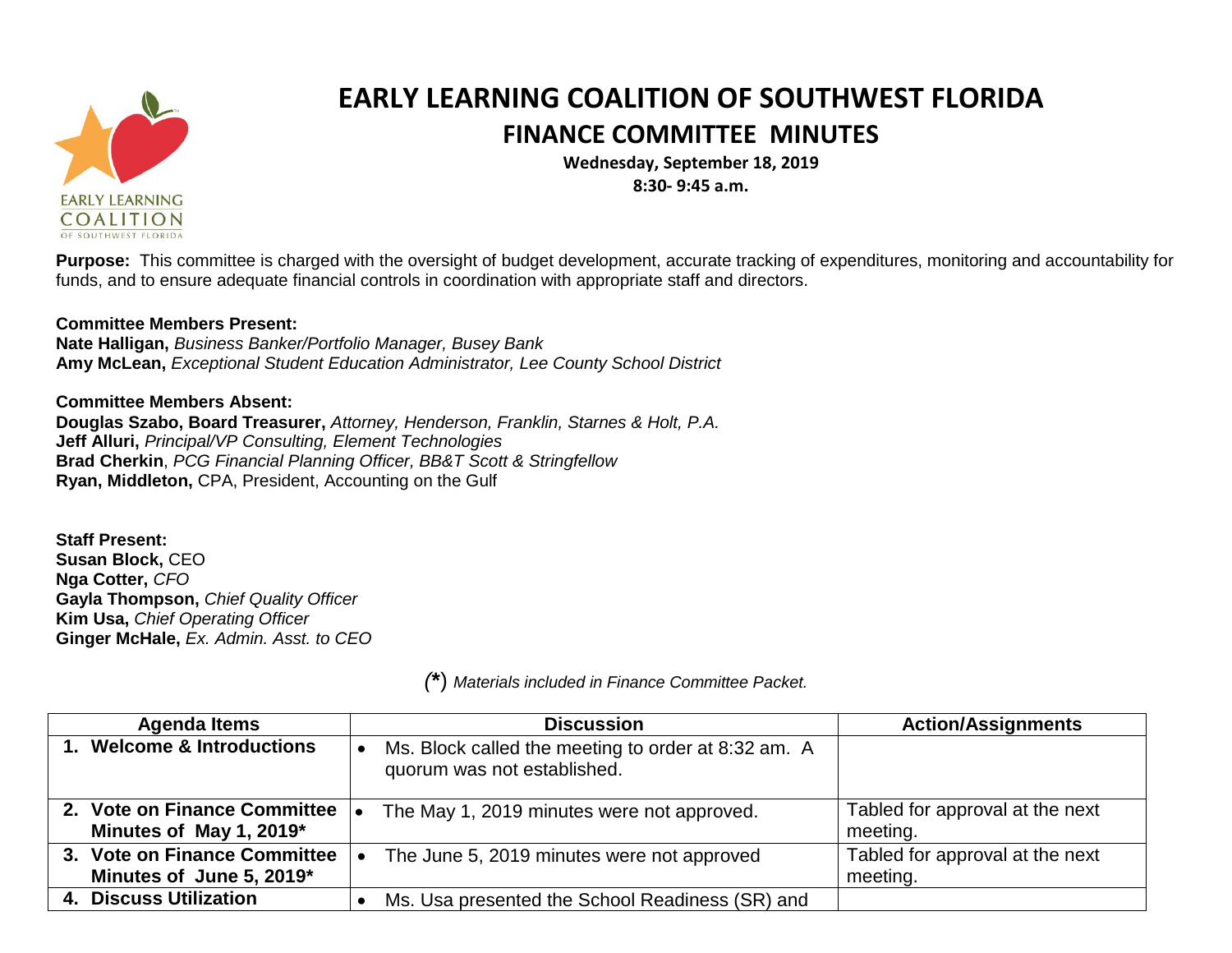| <b>Management (Forecast) -</b><br><b>Handout</b>                                           |           | Voluntary Pre-Kindergarten (VPK) forecast. At<br>present we are only enrolling at-risk children. As of<br>August there are 1,398 children on the waitlist.<br>Ms. Bock discussed the evolution of The Portal issues<br>and work arounds from July 2018 and continuing<br>forward. The Office of Early Learning (OEL) is taking<br>ownership of the last fiscal year's situation.<br>There are 5,478 SR children enrolled as of July, 2019.<br>Ms. Cotter stated we received an additional \$1.7M for<br>SR from OEL but are still over budget \$600,000. To<br>reduce cost we have suspended contracted slots.<br>There was a discussion about continuing services for<br>school age children. The Coalition is meeting its<br>obligation of 78% for SR. The actually percentage will<br>be determined after the reconciliation. |  |
|--------------------------------------------------------------------------------------------|-----------|----------------------------------------------------------------------------------------------------------------------------------------------------------------------------------------------------------------------------------------------------------------------------------------------------------------------------------------------------------------------------------------------------------------------------------------------------------------------------------------------------------------------------------------------------------------------------------------------------------------------------------------------------------------------------------------------------------------------------------------------------------------------------------------------------------------------------------|--|
| 5. Review Utilization Reports<br>and Statements of<br><b>Revenues and</b><br>Expenditures* | $\bullet$ | Ms. Cotter presented the financial reports ending June<br>2019. Ms. Cotter addressed the summary reports for<br>School Readiness (SR) and Voluntary<br>Prekindergarten (VPK) identifying administrative<br>costs.                                                                                                                                                                                                                                                                                                                                                                                                                                                                                                                                                                                                                |  |
| 6. Review Submitted FY20<br><b>Budget to OEL*</b>                                          |           | Ms. Cotter reviewed the May 2019 Board Meeting<br>FY20 Budget approval allowing the Coalition to make<br>budget adjustments based on the final Notice of<br>Award. Ms. Cotter presented the final FY20 budget.                                                                                                                                                                                                                                                                                                                                                                                                                                                                                                                                                                                                                   |  |
| 7. Discuss Closeout and Audit<br>$-$ FY19                                                  | $\bullet$ | Ms. Cotter spoke with Ed Moss with Moss, Krusick<br>about the future audit. Mr. Moss is willing to come to a<br>future Board Meeting to explain the impact of the<br>present Portal issues on the audit. To be discussed at<br>the Executive Committee Meeting.                                                                                                                                                                                                                                                                                                                                                                                                                                                                                                                                                                  |  |
| 8. Discuss RFP 401K-Reviwer<br>needed                                                      |           | Ms. Block stated the RFP is on our website with a<br>closing date of Oct. 13, 2019. We need two volunteers<br>to review the RFP's and make a recommendation to<br>the Board.                                                                                                                                                                                                                                                                                                                                                                                                                                                                                                                                                                                                                                                     |  |
| 9. Review Internal Control                                                                 |           | Ms. Block presented the Internal Control                                                                                                                                                                                                                                                                                                                                                                                                                                                                                                                                                                                                                                                                                                                                                                                         |  |